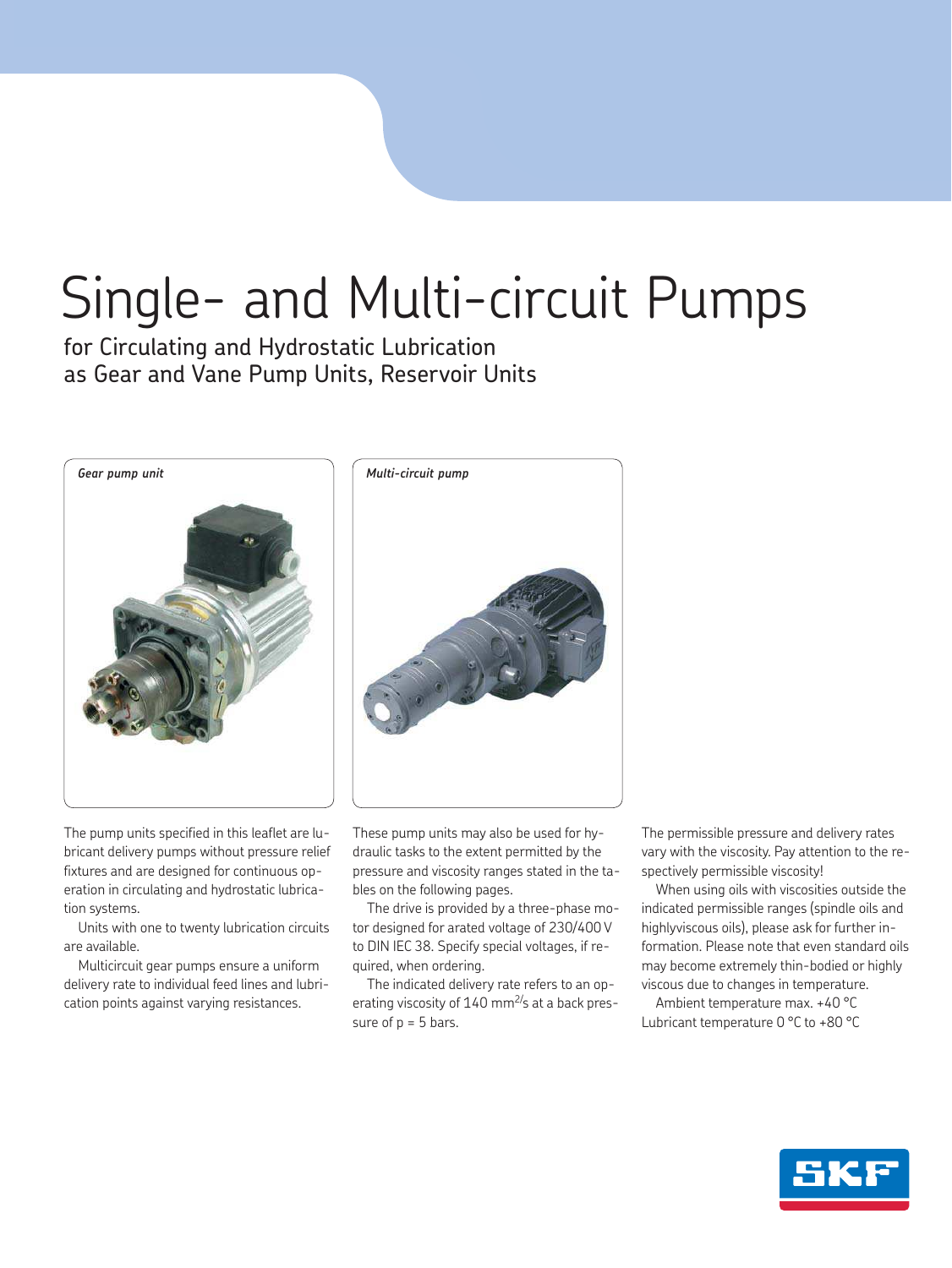### Single-circuit flangemounted units with integral cast valve chambers – Circulating lubrication

Type M units for mounting separately from oil reservoir







### Explanation of the hydraulic function

Both versions (M and MF) have the same hydraulic function.

Oil is sucked in at S and flows through the pressure duct in direction P. The oil pressure closes valve V and opens valve E3 against spring tension. If air is entrained (due to low oil level in the reservoir), valve V remains open and bleeds the air or the air-intermixed oil into the return duct (see circle (o) marking the flow in directions R1 and R2 respectively). Valve C1 allows the excess-pressure oil to flow into the return duct (see cross (+) marking).





### Explanation of the structural differences

With type M the long screw plug D1 blocks flanged port R2 of the return duct. The oil returning from the valves V and C1 flows via R1 through a line of tubing into the separate oil reservoir (see Fig. 1 and 2).

With type MF, the short screw plug D2 leaves flanged port R2 open – contrary to  $D1$  with type  $M$  – and a plug seals external port R1. Flanged port R2 of the return duct discharges directly into the reservoir without any threaded connections (see Fig. 4 and 5).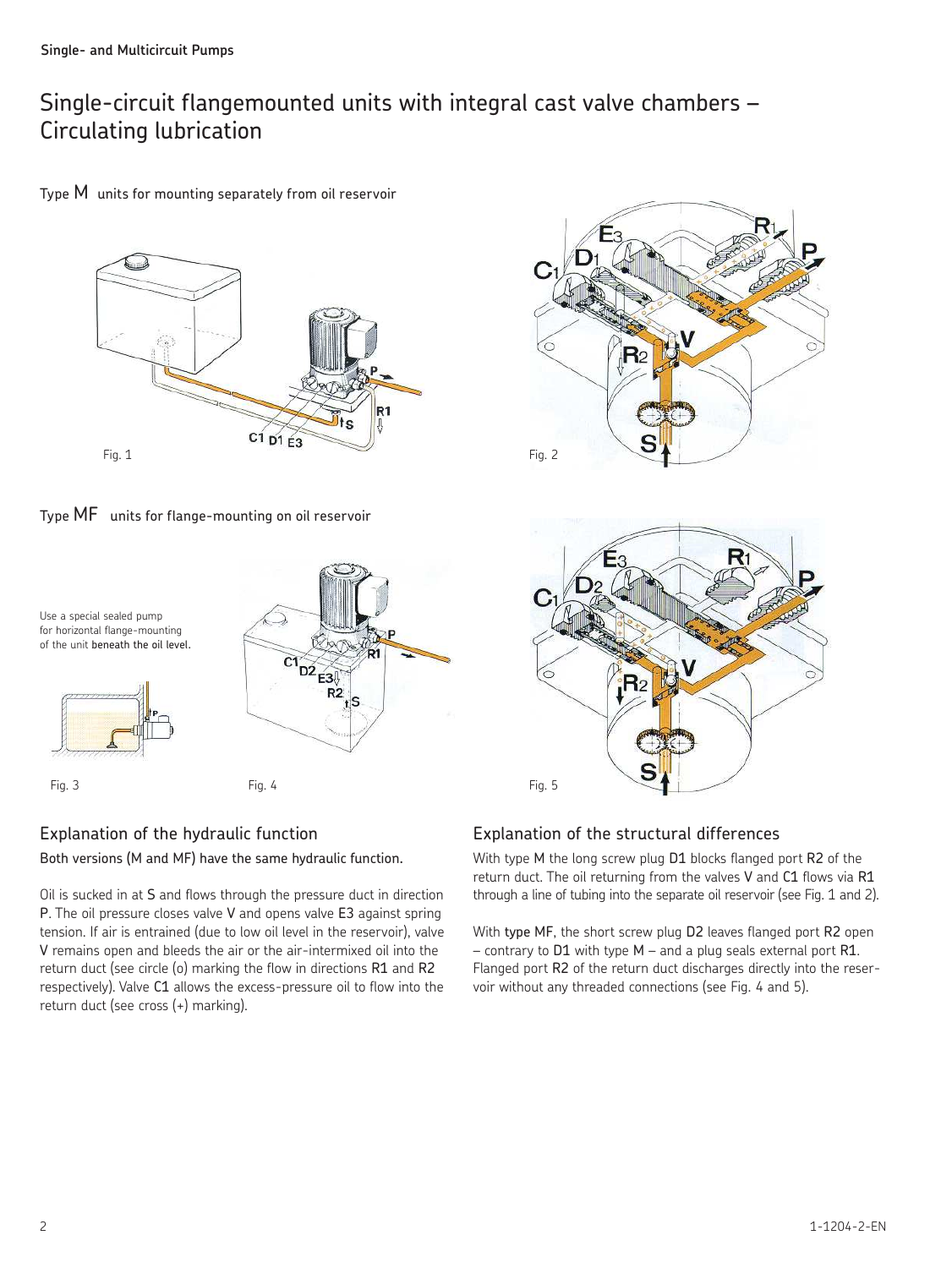### Single-circuit flangemounted units with integral cast valve chambers – Circulating lubrication



| For mounting<br>separate from<br>oil reservoir<br>Order No. | For flange-<br>mounting on<br>oil reservoir<br>Order No. | Output $2$<br>$\lfloor$ /min $\rfloor$ | Max. back<br>pressure<br>[bar]     | Permissible<br>operating<br>viscosity range<br>$\text{mm}^2/\text{s}$                | Suction head<br>(with open<br>pressure line)<br>[mm] | Three-phase motor 3)<br>Rated<br>output<br>[kW]  | Rated<br>speed<br> rpm                       | Rated curent<br>at 50 Hz. 230/400 V<br>[A]                             | Suction<br>port S<br>thread d1                                                                           |
|-------------------------------------------------------------|----------------------------------------------------------|----------------------------------------|------------------------------------|--------------------------------------------------------------------------------------|------------------------------------------------------|--------------------------------------------------|----------------------------------------------|------------------------------------------------------------------------|----------------------------------------------------------------------------------------------------------|
| M1-2000<br>M2-2000<br>M2-S14                                | MF1-2000<br>MF1-2006<br>MF2-2000                         | 0.12<br>0.12<br>0.2<br>0.2             | 27<br>6<br>27<br>165               | $20 - 2000$<br>$20 - 2000$<br>$20 - 2000$<br>$20 - 1000$                             | 500<br>500<br>500<br>500                             | 0.075<br>0.075<br>0.075<br>0.18                  | 2700<br>2700<br>2700<br>2700                 | 0.5/0.29<br>0.5/0.29<br>0.5/0.29<br>0.87/0.5                           | $M14\times1.5$<br>$M14\times1.5$<br>$M14\times1.5$<br>$M14\times1.5$                                     |
| M2-2127<br>M5-2000<br>M5-2013<br>M5-S12                     | MF2-S12<br>MF2-2127<br>MF5-2000<br>MF5-2014<br>MF5-S12   | 0.2<br>0.2<br>0.5<br>0.5<br>0.5<br>0.5 | 165<br>60<br>27<br>16<br>112<br>60 | $20 - 1000$<br>$140 - 1000$<br>$20 - 1000$<br>$5 - 500$<br>$5 - 500$<br>$140 - 1000$ | 500<br>500<br>500<br>500<br>500<br>500               | 0.12<br>0.075<br>0.075<br>0.075<br>0.075<br>0.12 | 2700<br>2700<br>2700<br>2700<br>2700<br>2600 | 0.79/0.46<br>0.5/0.29<br>0.5/0.29<br>0.5/0.29<br>0.5/0.29<br>0.68/0.39 | $M14\times1.5$<br>$M14\times1.5$<br>$M14\times1.5$<br>$M14\times1.5$<br>$M14\times1.5$<br>$M14\times1.5$ |
|                                                             | 124-012-211<br>124-012-210                               | 0.75<br>1.0                            | 100<br>150                         | $20 - 750$<br>$20 - 750$                                                             | 700<br>700                                           | 0.18<br>0.37                                     | 1400<br>1400                                 |                                                                        | $M10\times1$<br>$M10\times1$                                                                             |
| Vane cell pumps<br>FLM12-2000<br>FLM24-2000                 | FLMF12-2000<br>FLMF24-2000                               | 1.2<br>2.4                             | 6<br>3                             | $20 - 850$<br>$20 - 500$                                                             | 3000<br>1000                                         | 0.075<br>0.075                                   | 2700<br>2700                                 | 0.5/0.29<br>0.5/0.29                                                   | $M16\times1.5$<br>$M16\times1.5$                                                                         |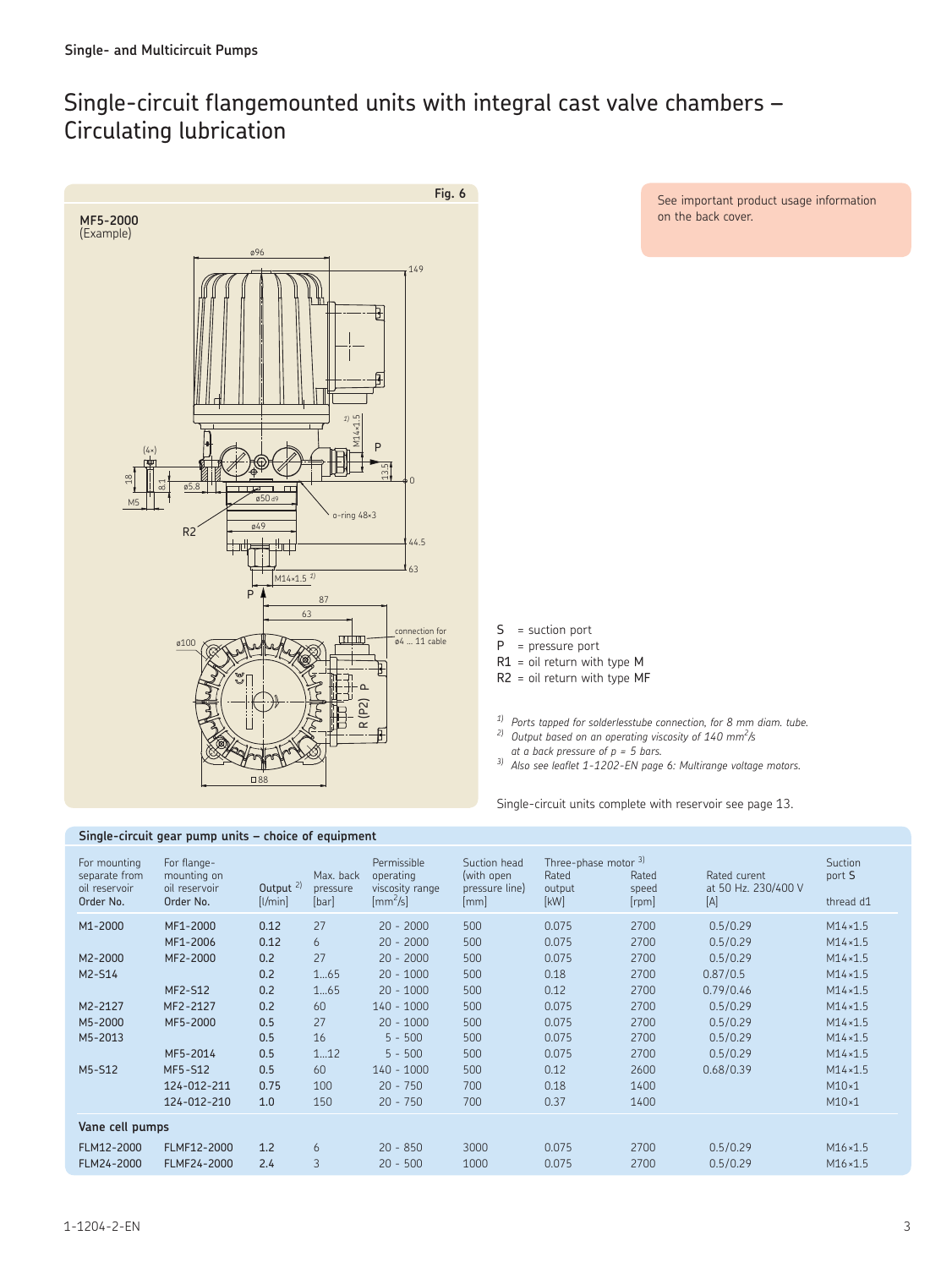### Single-circuit gear pump units – Circulating lubrication

#### **Single-circuit gear pump units – choice of equipment**

| For flange-<br>mounting on<br>oil reservoir<br>Order No.      | For mounting<br>separate from<br>oil reservoir<br>Order No.   | Output $1$<br>[1/min]              | Max. back<br>pressure<br>[bar] | Permissible<br>operating<br>viscosity range<br>$\rm [mm^2/s]$           | Suction head<br>(with open<br>pressure line)<br>[mm] | Three-phase motor <sup>2)</sup><br>Rated<br>output<br>[kW] | Rated<br>speed<br> rpm               | Rated current<br>at 50 Hz, 230/400 V<br>[A] | <b>Dimension</b><br>A<br>[mm] |
|---------------------------------------------------------------|---------------------------------------------------------------|------------------------------------|--------------------------------|-------------------------------------------------------------------------|------------------------------------------------------|------------------------------------------------------------|--------------------------------------|---------------------------------------------|-------------------------------|
| UC0.06-60<br>UC0.75-60<br>UC1.00-60<br>UC1.50-50<br>UC3.00-25 | UD0.06-60<br>UD0.75-60<br>UD1.00-60<br>UD1.50-50<br>UD3.00-25 | 0.048<br>0.6<br>0.8<br>1.35<br>2.4 | 60<br>60<br>60<br>50<br>25     | $20 - 1000$<br>$20 - 1000$<br>$20 - 1000$<br>$20 - 1000$<br>$20 - 1000$ | 700<br>700<br>700<br>700<br>700                      | 0.18<br>0.18<br>0.18<br>0.18<br>0.18                       | 1500<br>1500<br>1500<br>1500<br>1500 | see motor<br>rating plate                   | 37<br>45<br>45<br>47<br>51    |

 $^{1)}$  Output based on an operating viscosity of 140 mm<sup>2</sup>/s at a back pressure of p =  $p_{\scriptscriptstyle max}$ 

*2) Also see leaflet 1-1202-EN page 6: Multirange voltage motors.*









**Fig. 8**



**Fig. 7**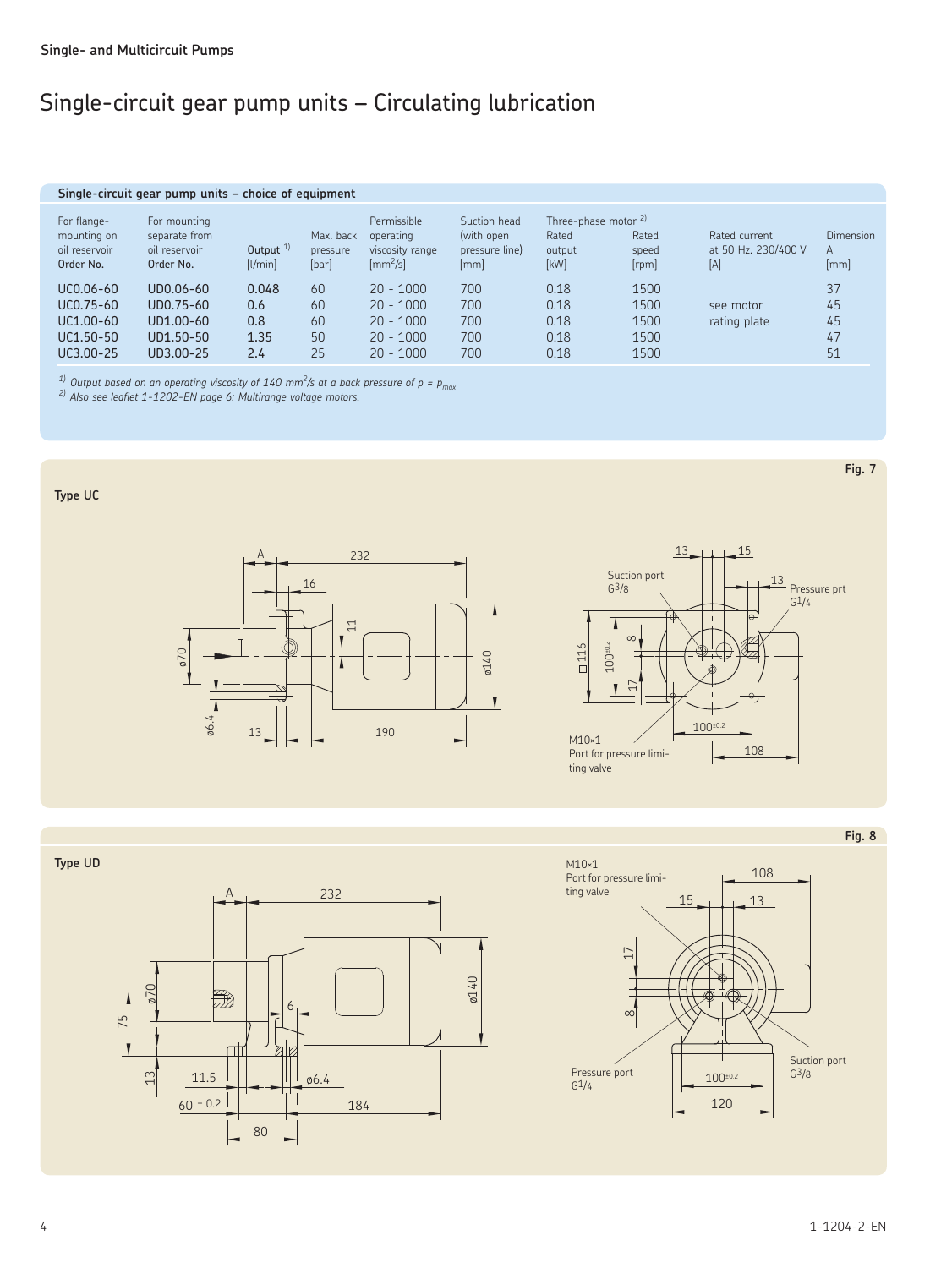### Two-circuit flange-mounted units, valveless – Circulating lubrication

#### Units for mounting separately from oil reservoir or for flange-mounting on oil reservoir

When a third gear is added to the pump, these units have asecond delivery circuit (see P2).

Unlike single-circuit units M and MF described on page 2, these pumps are valveless (see changes in C2 and E4).

Since there is no internal oil return, there are no structural differences of the kind specified on page 2 for M and MF.

A special sealed pump must be used for horizontal flange-mounting of the unit in a position beneath the oil level (see Fig. 3 on page 2).

For two-circuit units complete with reservoir see page 13.



#### **Two-circuit gear pump units**

| Order No.    | Output<br>[I/min]                | Max. back<br>pressure<br>[bar] | Permissible<br>operating<br>viscosity range<br>$\text{Im}$ $\mathfrak{m}^2$ /sl | Suction head<br>(with open)<br>pressure line)<br>lmml | Three-phase motor<br>Rated<br>output<br>[kW] | Rated<br>speed<br> rpm | Rated current<br>at 50 Hz, 230/400 V<br>[A] | Suction port S<br>(see Fig. 6. page 3)<br>thread d1       |
|--------------|----------------------------------|--------------------------------|---------------------------------------------------------------------------------|-------------------------------------------------------|----------------------------------------------|------------------------|---------------------------------------------|-----------------------------------------------------------|
| M202<br>M205 | $2 \times 0.2$<br>$2 \times 0.5$ | 12<br>12                       | $20 - 1500$<br>$20 - 500$                                                       | 500                                                   | 0.07                                         | 2700                   | 0.5/0.29                                    | M14×1.5 for 8 mm diam.tube<br>M16×1.5 for 10 mm diam.tube |

Type of enclosure IP 54. DIN 40050



S = suction port P and P2 = pressure ports For dimensions see Fig. 6, page 3. Mounting positions: vertically and horizontal

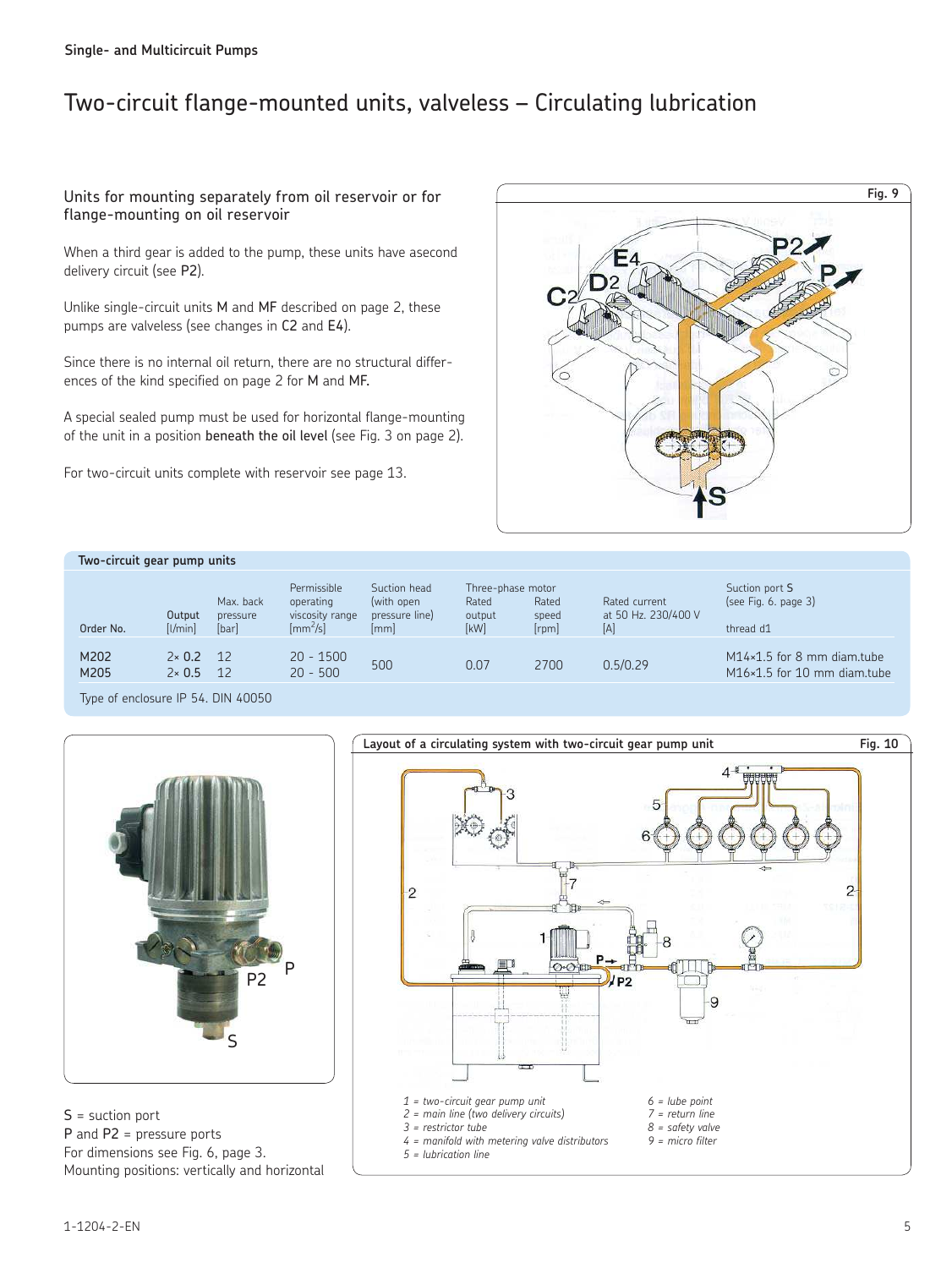### Single-circuit gear pump units, valveless – Circulating lubrication





#### **Single-circuit gear pump units (suitable as priming pumps)**

| Foot-mounted units            | Flange-mounted units         |         |                       |                            |                              |                   |                |                                      |      |
|-------------------------------|------------------------------|---------|-----------------------|----------------------------|------------------------------|-------------------|----------------|--------------------------------------|------|
| for separately                | for flange-                  |         |                       | Permissible                | Suction head                 | Three-phase motor |                |                                      |      |
| mounted from<br>oil reservoir | mounting on<br>oil reservoir | Output  | Max. back<br>pressure | operating<br>viscoty range | (with open<br>pressure line) | Rated<br>output   | Rated<br>speed | Rated current<br>at 50 Hz, 230/400 V |      |
| Order No.                     | Order No.                    | [1/min] | [bar]                 | $\text{mm}^2/\text{s}$     | <i>Imml</i>                  | [kW]              | rpm            | [A]                                  | Fig. |
| ZM12-21                       | ZM12-31                      | 1.2     | 30                    | $20 - 2000$                | 500                          | 0.18              | ~1350          | 0.6                                  | 11   |
| ZM25-2                        | ZM25-3                       | 2.5     | 20                    | $20 - 2000$                | 1000                         | 0.18              | ~1350          | 0.6                                  | 12   |



S = suction port  $P$  = pressure port Type of enclosure IP 54, DIN 40050

Units without foot have the same dimensions.

The dimensions and data indicated for the electric motors are recommended values and can be different in the case of individual manufacturers.

When special pressure relief and safety valves are used, the single-circuit pump units specified here may also be used for intermittently operated distributor systems if the units specially designed for this purpose, specified in leaflet 1-1202-EN do not meet the quantity requirements.

#### Special notes!

- 1. Actual rotation of the motor must be the same as in the drawing to the left.
- 2. When units are flange-mounted on the oil reservoir in a horizontal position, make sure the pump is not lower than the oil level (intermediate flange is not sealed.)
- 3. If the unit is mounted separately from the oil reservoir, the suction side of the pump (S) may be connected to a higher oil reservoir (max. 2000 mm).

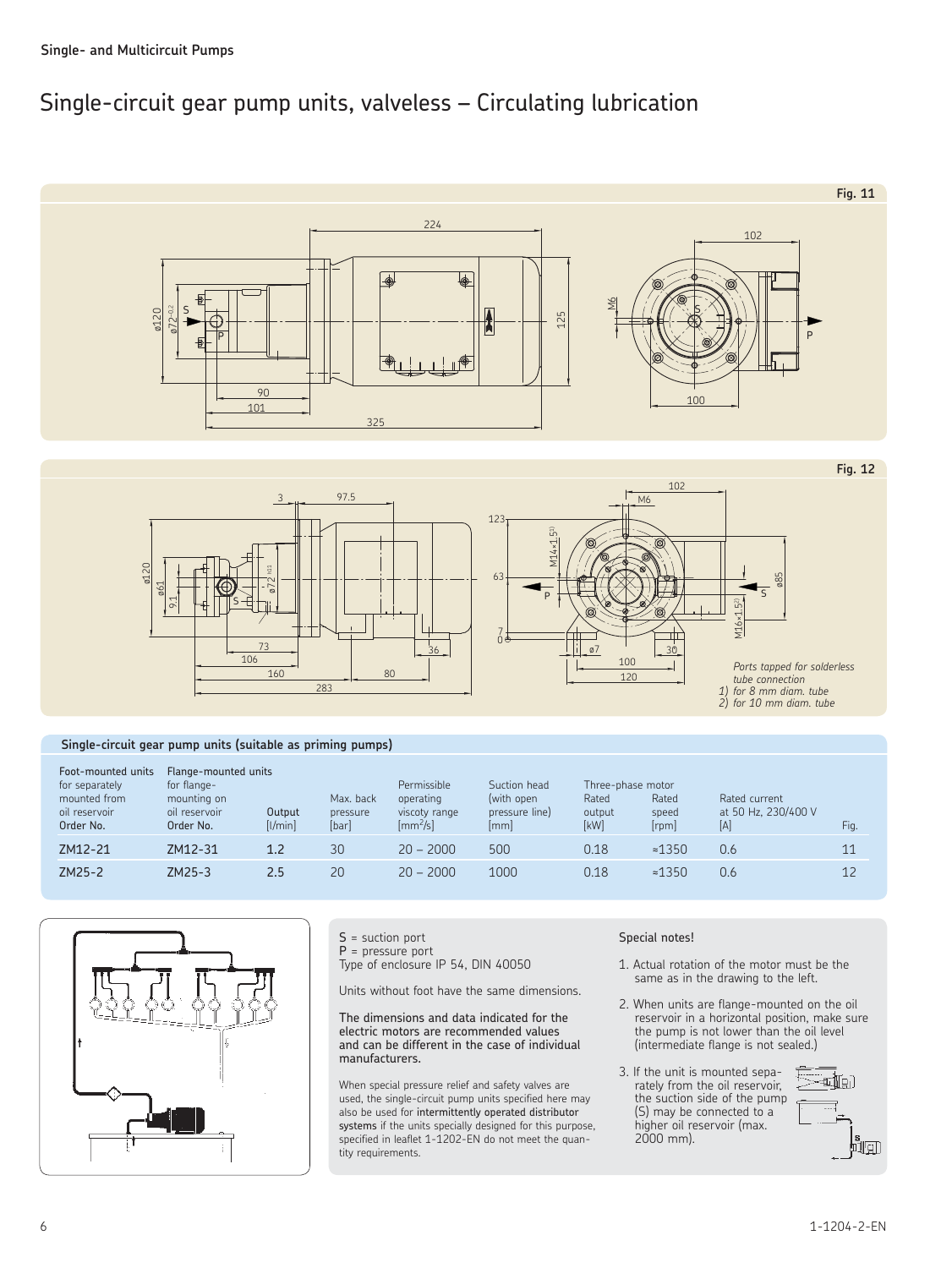### Two-circuit and five-circuit units, self-priming – Circulating lubrication

without priming pump connection



|                                                              | Two-circuit units  |                                                                                  |                               |               |                                |                                                               |                                                      |                                              |                         |                                             |
|--------------------------------------------------------------|--------------------|----------------------------------------------------------------------------------|-------------------------------|---------------|--------------------------------|---------------------------------------------------------------|------------------------------------------------------|----------------------------------------------|-------------------------|---------------------------------------------|
| for separately<br>mounted from<br>oil reservoir<br>Order No. | Foot-mounted units | Flange-mounted units<br>for flange-<br>mounting on<br>oil reservoir<br>Order No. | Output<br>at<br>Va<br>[1/min] | Vb<br>[1/min] | Max. back<br>pressure<br>[bar] | Permissible<br>operating<br>viscosity range<br>$\rm [mm^2/s]$ | Suction head<br>(with open<br>pressure line)<br>[mm] | Three-phase motor<br>Rated<br>output<br>[kW] | Rated<br>speed<br>[rpm] | Rated current<br>at 50 Hz, 230/400 V<br>[A] |
| ZM212-21                                                     |                    | 7M212-31                                                                         |                               |               | 12                             | $20 - 2000$                                                   | 500                                                  | 0.18                                         | 1300                    | 0.6                                         |



#### **Five-circuit units \*)**

| Foot-mounted units<br>for separately<br>mounted from<br>oil reservoir<br>Order No. | Flange-mounted units<br>for flange-<br>mounting on<br>oil reservoir<br>Order No. | Output<br>at Va<br>[1/min]        | Max. back<br>pressure<br>[bar] | Permissible<br>operating<br>viscosity range<br>$\rm [mm^2/s]$ | Suction head<br>(with open<br>pressure line)<br>lmml | Three-phase motor<br>Rated<br>output<br>[kW] | Rated<br>speed<br> rpm | Rated current<br>at 50 Hz, 400 V<br>[A] |
|------------------------------------------------------------------------------------|----------------------------------------------------------------------------------|-----------------------------------|--------------------------------|---------------------------------------------------------------|------------------------------------------------------|----------------------------------------------|------------------------|-----------------------------------------|
| ZM502<br>ZM505                                                                     | ZM502-3<br>ZM505-3                                                               | $5 \times 0.2$<br>$5 \times 0.45$ | 20<br>10                       | $20 - 1000$<br>$20 - 500$                                     | 500                                                  | 0.25                                         | 670                    | 1.22                                    |

<sup>\*</sup>) If it is necessary to protect the individual pressure lines by safety valves, distributor manifolds, order No. 243-025.60 are available on inquiry.

S = suction port  $P$  = pressure port Type of enclosure IP 54, DIN 40050

Please pay attention to further notes on page 6.

**Fig. 15**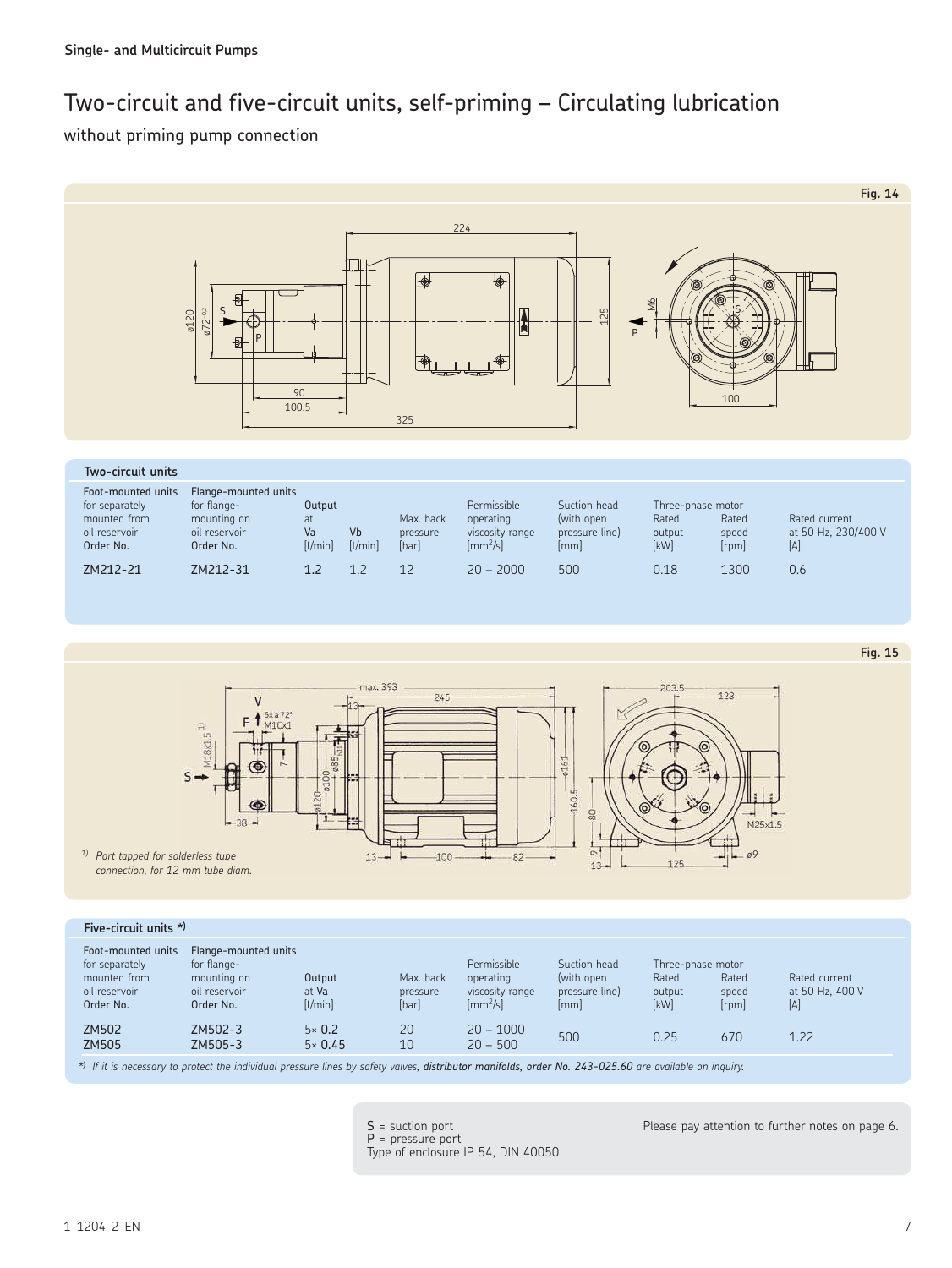## Ten-circuit units, self-priming – Circulating lubrication

### without priming pump connection



| Ten-circuit units                                                                  |                                                                                  |                                                     |                                                      |                                |                                                                         |                                                             |                                              |                         |                                             |
|------------------------------------------------------------------------------------|----------------------------------------------------------------------------------|-----------------------------------------------------|------------------------------------------------------|--------------------------------|-------------------------------------------------------------------------|-------------------------------------------------------------|----------------------------------------------|-------------------------|---------------------------------------------|
| Foot-mounted units<br>for separately<br>mounted from<br>oil reservoir<br>Order No. | Flange-mounted units<br>for flange-<br>mounting on<br>oil reservoir<br>Order No. | Output<br>at<br>Va<br>[1/min]                       | <b>V<sub>b</sub></b><br>[1/min]                      | Max. back<br>pressure<br>[bar] | Permissible<br>operating<br>viscosity range<br>$\text{[mm}^2/\text{s}]$ | Suction head<br>(with open<br>pressure line)<br><i>Imml</i> | Three-phase motor<br>Rated<br>output<br>[kW] | Rated<br>speed<br>[rpm] | Rated current<br>at 50 Hz, 230/400 V<br>[A] |
| ZM1002<br>ZM1005<br>ZM1025                                                         | ZM1002-3<br>ZM1005-3<br>ZM1025-3                                                 | $5 \times 0.2$<br>$5 \times 0.45$<br>$5 \times 0.2$ | $5 \times 0.2$<br>$5 \times 0.45$<br>$5 \times 0.45$ | 20<br>10<br>15                 | $20 - 1000$<br>$20 - 250$<br>$20 - 500$                                 | 500                                                         | 0.37                                         | 690                     | 1.3                                         |

 $S =$  suction port

P = pressure port

Type of enclosure IP 54, DIN 40050

Please pay attention to further notes on page 6. Any delivery ports not required must not be

blanked off. The oil delivered through these ports must be returned to the oil reservoir.

### Hydrostatic lubrication

In the case of hydrostatic bearings, the oil pressure appropriate to the bearing's load-carrying capacity is generated in pumps outside the bearing, the oil being delivered at this pressure to the bearing recesses. From there, the oil escapes through the bearing gaps.

The smaller the output per circuit, the lower the oil viscosity and the greater the pump pressure, and the more the flow rates of the circuit will differ from each other.

The pressure difference within a multicircuit pump can be kept very small by utilizing a priming pump, which also helps to provide for uniform delivery rates.

The total capacity of the multicircuit pump and the recess pressure required per delivery circuit, with due consideration given to the permissible difference in pressures, is decisive when it comes to the choice of this priming pump.

By choosing the appropriate recess size, it is possible to keep the recess pressure within the desired limits. A medium-viscosity oil should be selected unless special tasks are involved.

With bearings that are subject to great pressure fluctuations, a proportioning pressure valve can be used to adapt the priming pressure to the particular pressure of a characteristic recess.

When a priming pump is used, a suitable filter can be installed in the priming pump's pressure line.

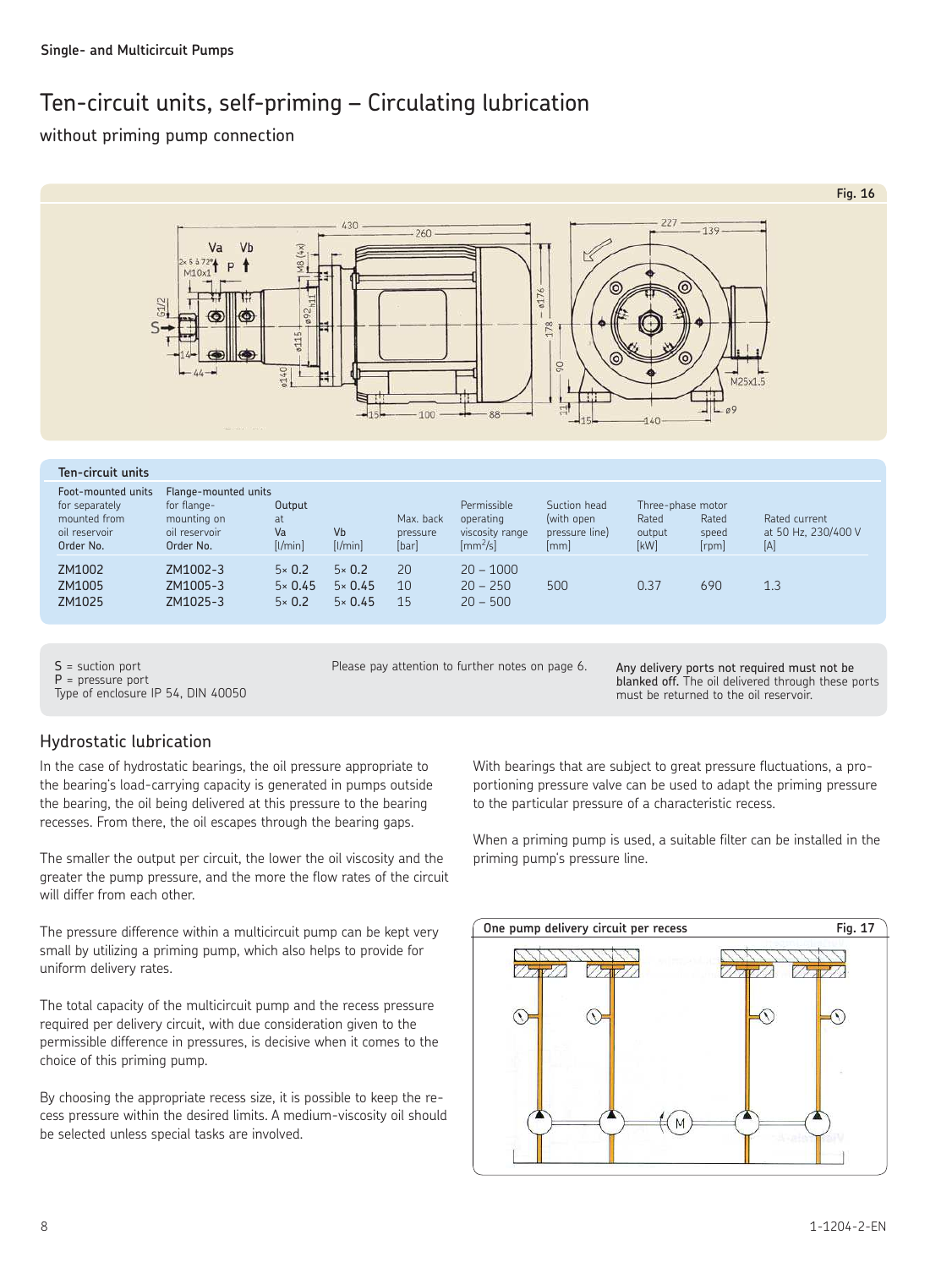### Four-circuit units for operation with separate priming pump

Unlike the multicircuit pumps specified on pages 7 and 8, the pumps shown in figures 18-22 are operated as distribution pumps.

They require a priming pump, which is operated separately. (For a selection of priming pumps, see the tables below.)

It is advisable to filter the oil upstream of the distribution pump inlet.







#### **Four-circuit units**

| Foot-mounted units<br>for separately<br>mounted from<br>oil reservoir<br>Order No. | Output<br>at V<br>[1/min]         | Pump<br>inlet<br>max. p1<br>[bar] | Pressure<br>port<br>max. p2<br>[bar] | Permissible<br>operating<br>viscosity range<br>$\text{[mm}^2/\text{s}]$ | Three-phase motor<br>Rated<br>output<br>[kW] | Rated<br>speed<br>[ <i>rpm</i> ] | Rated current<br>at 50 Hz, 400 V<br>[A] | Single-circuit units<br>suitable here as<br>priming pumps $1$<br>Order No. | Order No.                       |
|------------------------------------------------------------------------------------|-----------------------------------|-----------------------------------|--------------------------------------|-------------------------------------------------------------------------|----------------------------------------------|----------------------------------|-----------------------------------------|----------------------------------------------------------------------------|---------------------------------|
| ZM402-2-S2<br>ZM405-2-S2                                                           | $4 \times 0.2$<br>$4 \times 0.45$ | 50 (75) $^{2}$                    | p1±5                                 | $20 - 500$                                                              | 0.37                                         | 690                              | 1,3                                     | 7M12-21<br>143-11F02D-RA                                                   | 143-11F05F-RA<br>143-11 F05F-RA |

*1) The priming pumps indicate here are foot-mounted units. For technical data on priming pumps, see pages 6 and 7. 2) Values shown in brackets (): priming pump on inquiry.*

S = suction port P = pressure port Type of enclosure IP 54, DIN 40050

#### The dimensions and data indicated for the electric motors are recommended values and can be different in the case of individual manufacturers.

#### Special notes!

1. Actual rotation of the motor must be the same as in the drawing



- 2. If the priming pump is mounted separately from the oil reservoir, the suction side of the pump (S) may be connected to a higher oil reservoir (max. 2000 mm).
- 3. Any unneeded delivery ports of the multicircuit pump (distribution pump) must not be blanked off.

The oil delivered through these ports must be returned to the oil reservoir.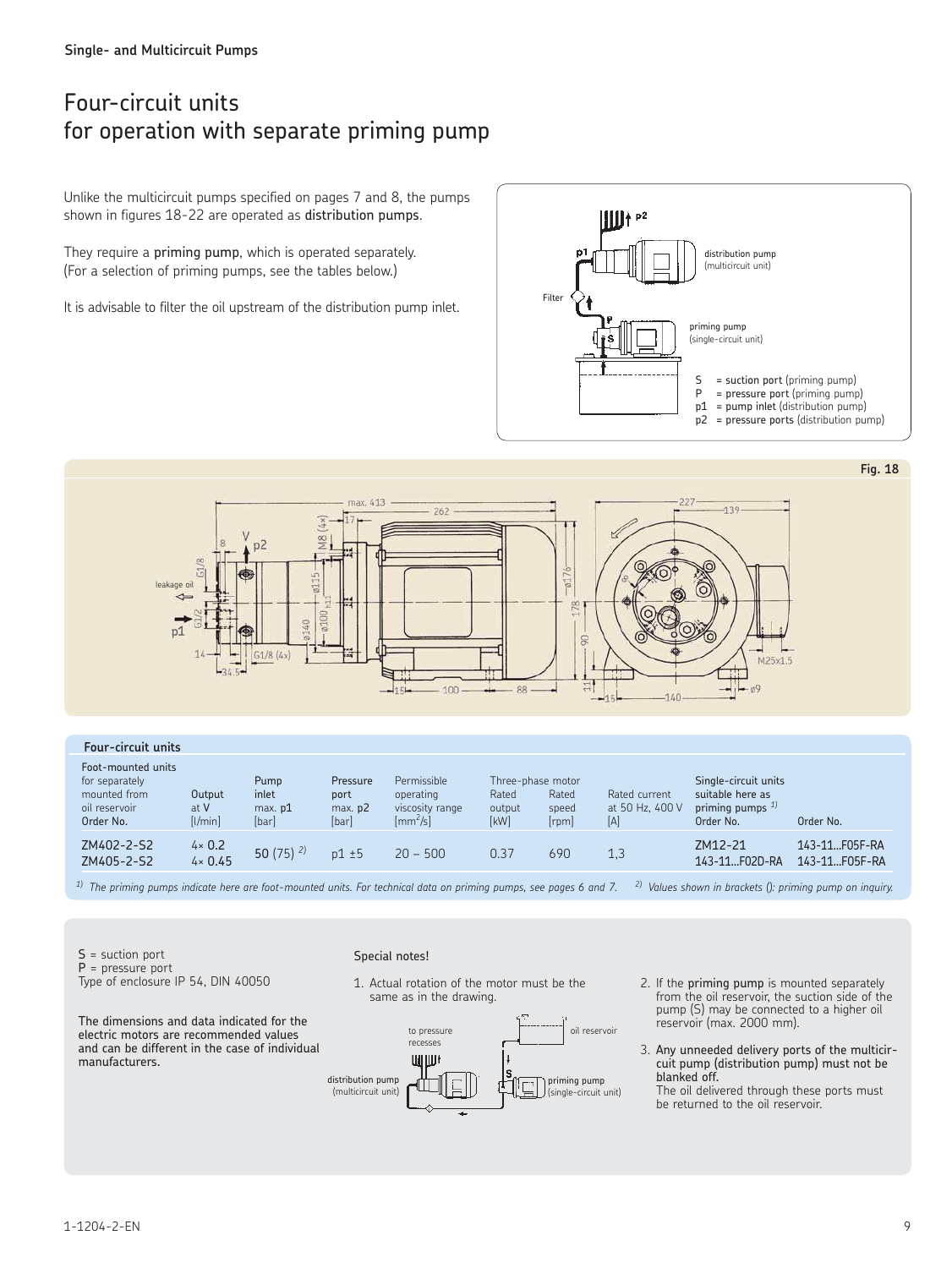### Five-circuit and eight-circuit units for operation with separate priming pump



| <b>Five-circuit units</b>                                                          |                                   |                                   |                                      |                                                                        |                                              |                                      |                                         |                                                                            |                                |
|------------------------------------------------------------------------------------|-----------------------------------|-----------------------------------|--------------------------------------|------------------------------------------------------------------------|----------------------------------------------|--------------------------------------|-----------------------------------------|----------------------------------------------------------------------------|--------------------------------|
| Foot-mounted units<br>for separately<br>mounted from<br>oil reservoir<br>Order No. | Output<br>at V<br>[1/min]         | Pump<br>inlet<br>max. p1<br>[bar] | Pressure<br>port<br>max. p2<br>[bar] | Permissible<br>operating<br>viscosity range<br>$\text{Imm}^2/\text{s}$ | Three-phase motor<br>Rated<br>output<br>[kW] | Rated<br>speed<br>[ <sub>rpm</sub> ] | Rated current<br>at 50 Hz, 400 V<br>[A] | Single-circuit units<br>suitable here as<br>priming pumps $1$<br>Order No. | Order No.                      |
| ZM502-S2<br>ZM505-S2                                                               | $5 \times 0.2$<br>$5 \times 0.45$ | 30                                | $p1 \pm 5$                           | $20 - 500$                                                             | 0.25                                         | 690                                  | 1.05                                    | 143-11F02D-RA<br>143-11H02F-RA                                             | 143-11F05F-RA<br>143-11H05J-RA |

*1) The priming pumps indicate here are foot-mounted units. For technical data on priming pumps, see pages 6 and 7.* 



#### **Eight-circuit units**

| Foot-mounted units<br>for separately<br>mounted from<br>oil reservoir<br>Order No. | Output<br>at Va<br>[1/min] | at Vb | Pump<br>inlet<br>max. p1<br>[bar]                                           | Pressure<br>port<br>max. p2<br>[bar] | Permissible<br>operating<br>viscosity range<br>$\text{[mm}^2/\text{s}]$ | Rated<br>output<br>[kW] | Three-phase motor<br>Rated<br>speed<br>[ <i>rpm</i> ] | Rated current<br>[A] | Single-circuit units<br>suitable here as<br>at 50 Hz, 400 V priming pumps $^{1}$<br>Order No.                                              | Order No. |
|------------------------------------------------------------------------------------|----------------------------|-------|-----------------------------------------------------------------------------|--------------------------------------|-------------------------------------------------------------------------|-------------------------|-------------------------------------------------------|----------------------|--------------------------------------------------------------------------------------------------------------------------------------------|-----------|
| ZM802-2-S2<br>ZM805-2-S2                                                           |                            |       | $4 \times 0.2$ $4 \times 0.2$<br>$4 \times 0.45$ $50 (75)^2$ p1 ±5 20 - 500 |                                      |                                                                         | 0.55                    | 690                                                   | 1.7                  | 143-11F02D-RA 143-11F05F-RA<br>143-11HO2F-RA 143-11HO5J-RA                                                                                 |           |
|                                                                                    |                            |       |                                                                             |                                      |                                                                         |                         |                                                       |                      | $\alpha$ and $\alpha$ and $\alpha$ and $\alpha$ and $\alpha$ and $\alpha$ and $\alpha$ and $\alpha$ and $\alpha$ and $\alpha$ and $\alpha$ |           |

 *1) The priming pumps indicate here are foot-mounted units. For technical data on priming pumps, see pages 6 and 7. 2) Values shown in brackets (): priming pump on inquiry.*

S = suction port

P = pressure port Type of enclosure IP 54, DIN 40050 Please pay attention to further notes on page 9.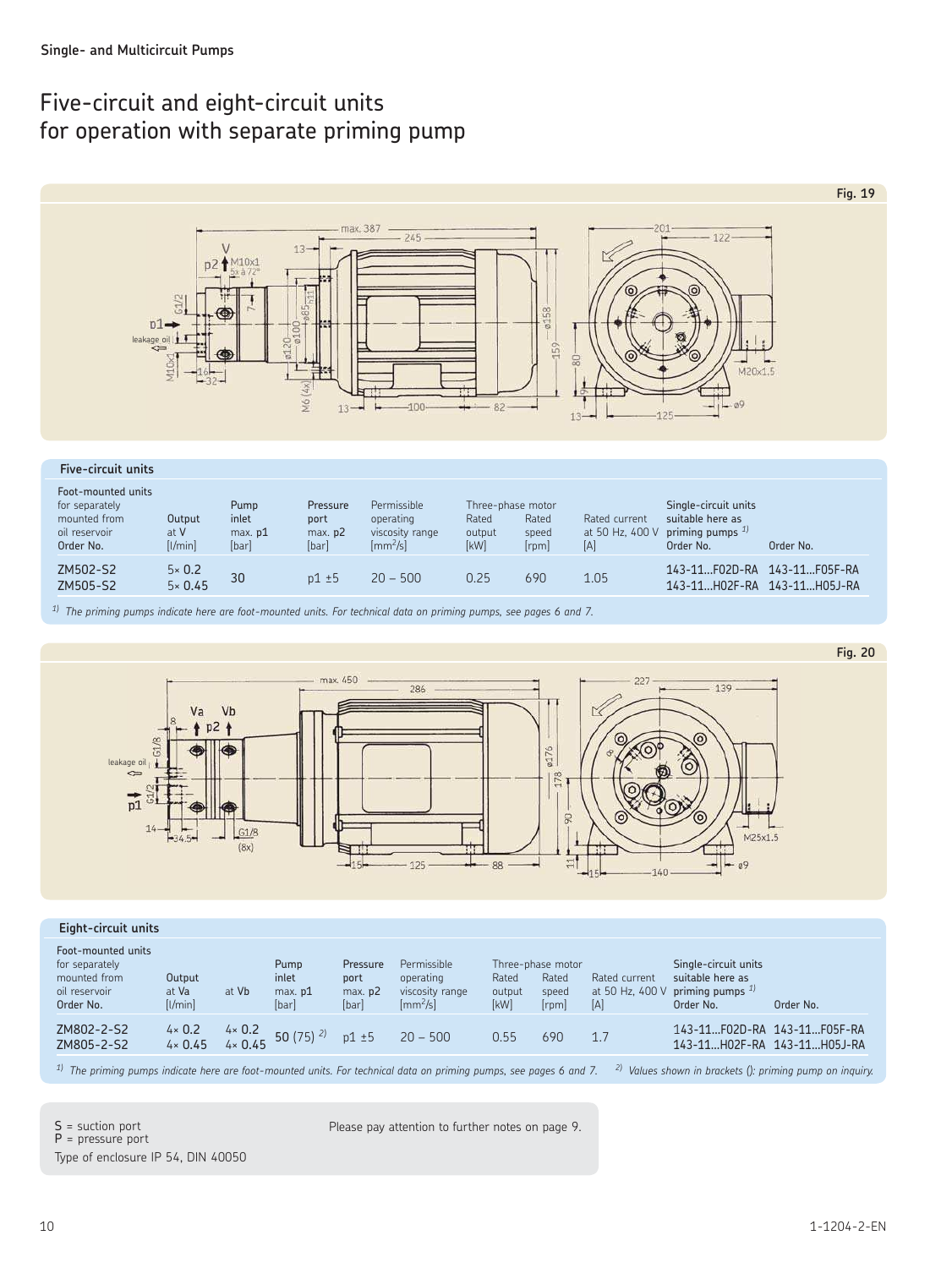### Ten-circuit and twenty-circuit units for operation with separate priming pump



| Ten-circuit units                                                                  |                                   |                                   |                                   |                                      |                                                                       |                                              |                       |                                         |                                                                            |                             |
|------------------------------------------------------------------------------------|-----------------------------------|-----------------------------------|-----------------------------------|--------------------------------------|-----------------------------------------------------------------------|----------------------------------------------|-----------------------|-----------------------------------------|----------------------------------------------------------------------------|-----------------------------|
| Foot-mounted units<br>for separately<br>mounted from<br>oil reservoir<br>Order No. | Output<br>at Va<br>[1/min]        | at Vb<br>[1/min]                  | Pump<br>inlet<br>max. p1<br>[bar] | Pressure<br>port<br>max. p2<br>[bar] | Permissible<br>operating<br>viscosity range<br>$\text{mm}^2/\text{s}$ | Three-phase motor<br>Rated<br>output<br>[kW] | Rated<br>speed<br>rpm | Rated current<br>at 50 Hz, 400 V<br>[A] | Single-circuit units<br>suitable here as<br>priming pumps $1$<br>Order No. | Order No.                   |
| ZM1002-S2<br>ZM1005-S2                                                             | $5 \times 0.2$<br>$5 \times 0.45$ | $5 \times 0.2$<br>$5 \times 0.45$ |                                   | $p1 \pm 5$                           | $20 - 500$                                                            | 0.37                                         | 690                   | 1.3                                     | 143-11.K02H-RA                                                             | 143-11F02D-RA 143-11F05F-RA |

*1) The priming pumps indicate here are foot-mounted units. For technical data on priming pumps, see pages 6 and 7.*



#### **Twenty-circuit units**

| Foot-mounted units<br>for separately<br>mounted from<br>oil reservoir<br>Order No. | Output $2$<br>[1/min]                                                        | Pump<br>inlet<br>max. p1<br>[bar] | Pressure<br>port<br>max. p2<br>[bar] | Permissible<br>operating<br>viscosity range<br>$\text{[mm}^2/\text{s}]$ | Three-phase motor<br>Rated<br>output<br>[kW] | Rated<br>speed<br>[ <i>rpm</i> ] | Rated current<br>at 50 Hz, 400 V<br>[A] | Single-circuit units<br>suitable here as<br>priming pumps $1$<br>Order No. |
|------------------------------------------------------------------------------------|------------------------------------------------------------------------------|-----------------------------------|--------------------------------------|-------------------------------------------------------------------------|----------------------------------------------|----------------------------------|-----------------------------------------|----------------------------------------------------------------------------|
| ZM2101-1<br>ZM2102-1<br>ZM2103-1<br>ZM2104-1                                       | $20 \times 0.015$<br>$20 \times 0.03$<br>$20 \times 0.05$<br>$20 \times 0.1$ | 30                                | $p1 \pm 5$                           | $20 - 1000$                                                             | 0.18                                         | 1400                             | 0.54                                    | ZM12-21<br>ZM12-21<br>143-11F02D-RA<br>143-11F02D-RA                       |

Type of enclosure IP 55

<sup>1)</sup> The priming pumps indicate here are foot-mounted units. For technical data on priming pumps, see pages 6 and 7.

<sup>2)</sup> Based on an operating viscosity 140 mm<sup>2</sup>/s at a ∆p = 2 bars.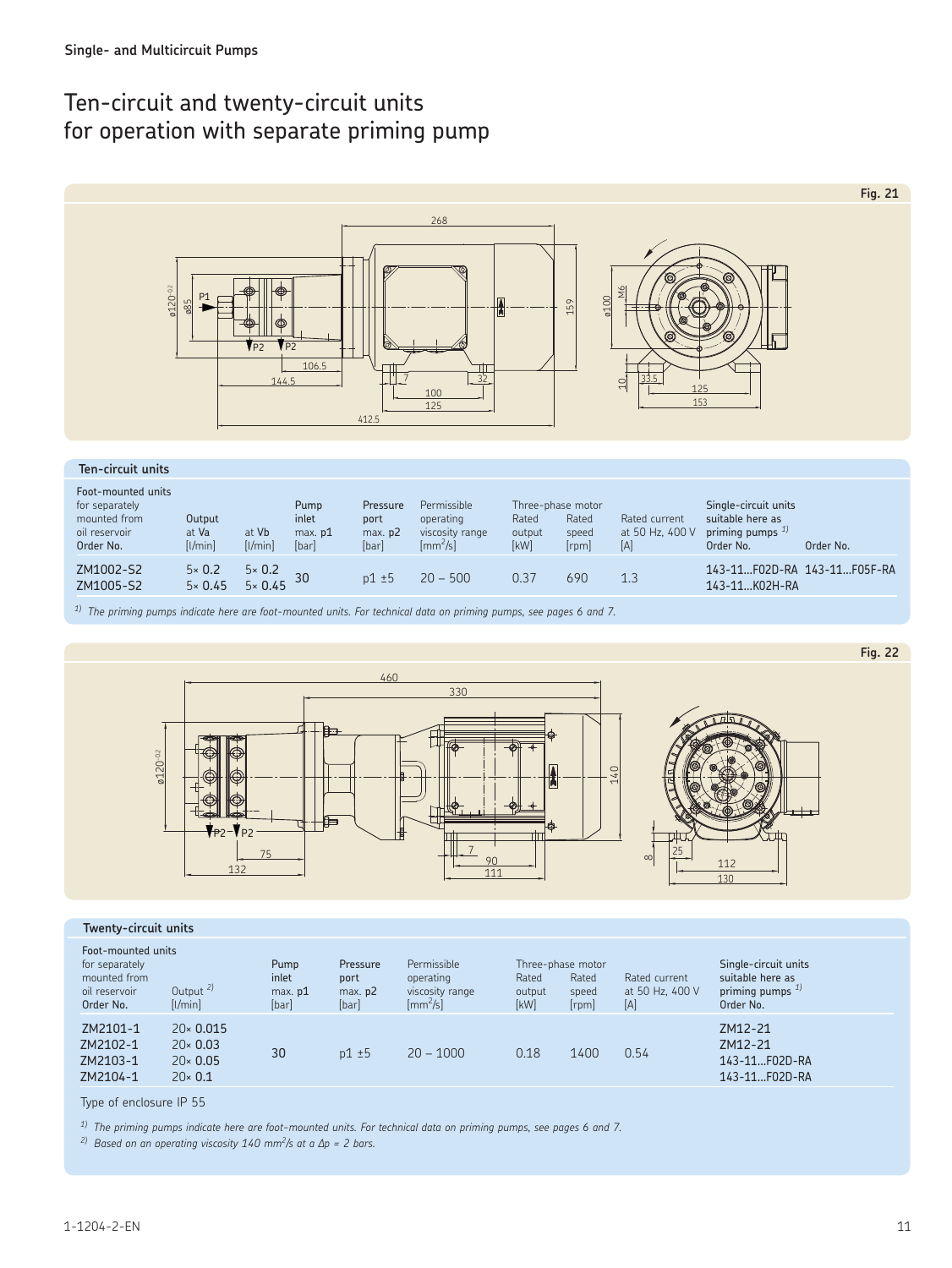### Ten-circuit and twenty-circuit units with built-in priming pump and adjustable pressure limiting valve



| Foot-mounted units<br>for separately<br>mounted from<br>oil reservoir<br>Order No. | Output<br>at V<br>$[$ l/min $]$ | Pump<br>inlet<br>$max.$ $p1$<br>[bar] | Pressure<br>port<br>max. p2<br>[bar] | Permissible<br>operating<br>viscosity range<br>$\text{/mm}^2/\text{s}$ | Suction head<br>(with open)<br>pressure line)<br>lmml | Three-phase motor<br>Rated<br>output<br>[kW] | Rated<br>speed<br> rpm | Rated current<br>at 50 Hz, 400 V<br>[A] |
|------------------------------------------------------------------------------------|---------------------------------|---------------------------------------|--------------------------------------|------------------------------------------------------------------------|-------------------------------------------------------|----------------------------------------------|------------------------|-----------------------------------------|
| ZM1035                                                                             | $10 \times 0.45$                | 16                                    | 20                                   | $20 - 500$                                                             | 500                                                   | 0.75                                         | 1400                   | 2.0                                     |



#### **Twenty-circuit units**

**Ten-circuit units**

| Foot-mounted units<br>for separately<br>mounted from<br>oil reservoir<br>Order No. | Output<br>at V<br>[1/min]                                  | Pump<br>inlet<br>max. p1<br>[bar] | Pressure<br>port<br>max. p2<br>[bar] | Permissible<br>operating<br>viscosity range<br>$\left[\text{mm}^2/\text{s}\right]$ | Suction head<br>(with open<br>pressure line)<br>lmml | Three-phase motor<br>Rated<br>output<br>[kW] | Rated<br>speed<br>[ <i>rpm</i> ] | Rated current<br>at 50 Hz, 400 V<br>[A] |
|------------------------------------------------------------------------------------|------------------------------------------------------------|-----------------------------------|--------------------------------------|------------------------------------------------------------------------------------|------------------------------------------------------|----------------------------------------------|----------------------------------|-----------------------------------------|
| ZM2201<br>ZM2202<br>ZM2203                                                         | $20 \times 0.025$<br>$20 \times 0.035$<br>$20 \times 0.05$ | 18                                | 20                                   | $20 - 500$                                                                         | 500                                                  | 0.12<br>0.18<br>0.37                         | 680<br>915<br>1360               | 0.67<br>0.73<br>1.1                     |

Type of enclosure IP 54, DIN 40050 Pay attention to direction of rotation, marked by arrow.

The dimensions and data indicated for the electric motors are recommended values and can be different in the case of individual manufacturers.

Any delivery ports not required must not be blanked off. The oil delivered through these ports must be returned to the oil reservoir.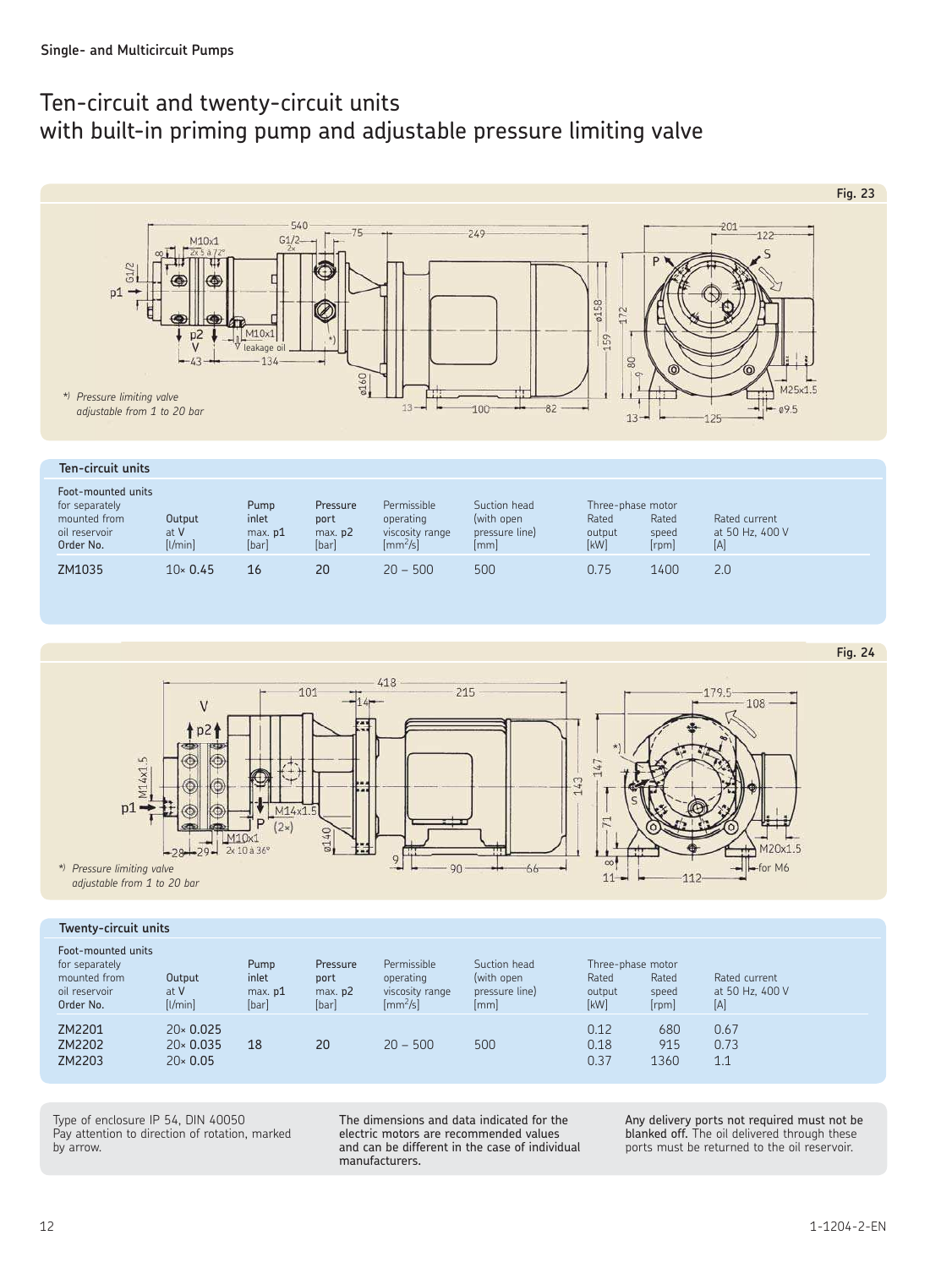### Units complete with reservoir – Circulating lubrication

Pump units are also available mounted on reservoirs.

Capacities of reservoirs: 3, 6, 15, 50, 100, 200, 400 liters.

Pump units complete with reservoir may be comprised of the following:

- one or more pump units
- directional or safety valves
- pressure relief valves (when used for intermittent lubrication)
- filters
- return oil connections (R)
- oil level sight glass
- float switch (WS)
- cooling units
- pressure switches
- thermometers
- flow monitors
- pressure gauges
- pressure gauge protection valves
- pressure gauge selector valves (5 or 10 connections)
- heating elements

| Examples of standard units with reservoir |                                                  |         |  |  |  |  |  |
|-------------------------------------------|--------------------------------------------------|---------|--|--|--|--|--|
| Order No. $1$                             | Reservoir capacity Reservoir material<br>[Liter] |         |  |  |  |  |  |
| $$ BW3-2                                  | 3                                                | metal   |  |  |  |  |  |
| $$ BW7                                    | 6                                                | metal   |  |  |  |  |  |
| BW16                                      | 15                                               | metal   |  |  |  |  |  |
| $$ KW3-2                                  | 3                                                | plastic |  |  |  |  |  |
| $$ KW6                                    | 6                                                | plastic |  |  |  |  |  |

*1) The order number must be completed with the selected single- or two-circuit unit as detailed on pages 3 and 5.*

#### Order examples:

Single-circuit gear pump unit MF2 with 6 liter plastic reservoir, Order No.: MF2-2000-KW6

Two-circuit gear pump unit M202 with 15 liter metal reservoir, Order No.: M202-BW**16**





*Examples of a standard unit with 15 liter metal reservoir …BW16*

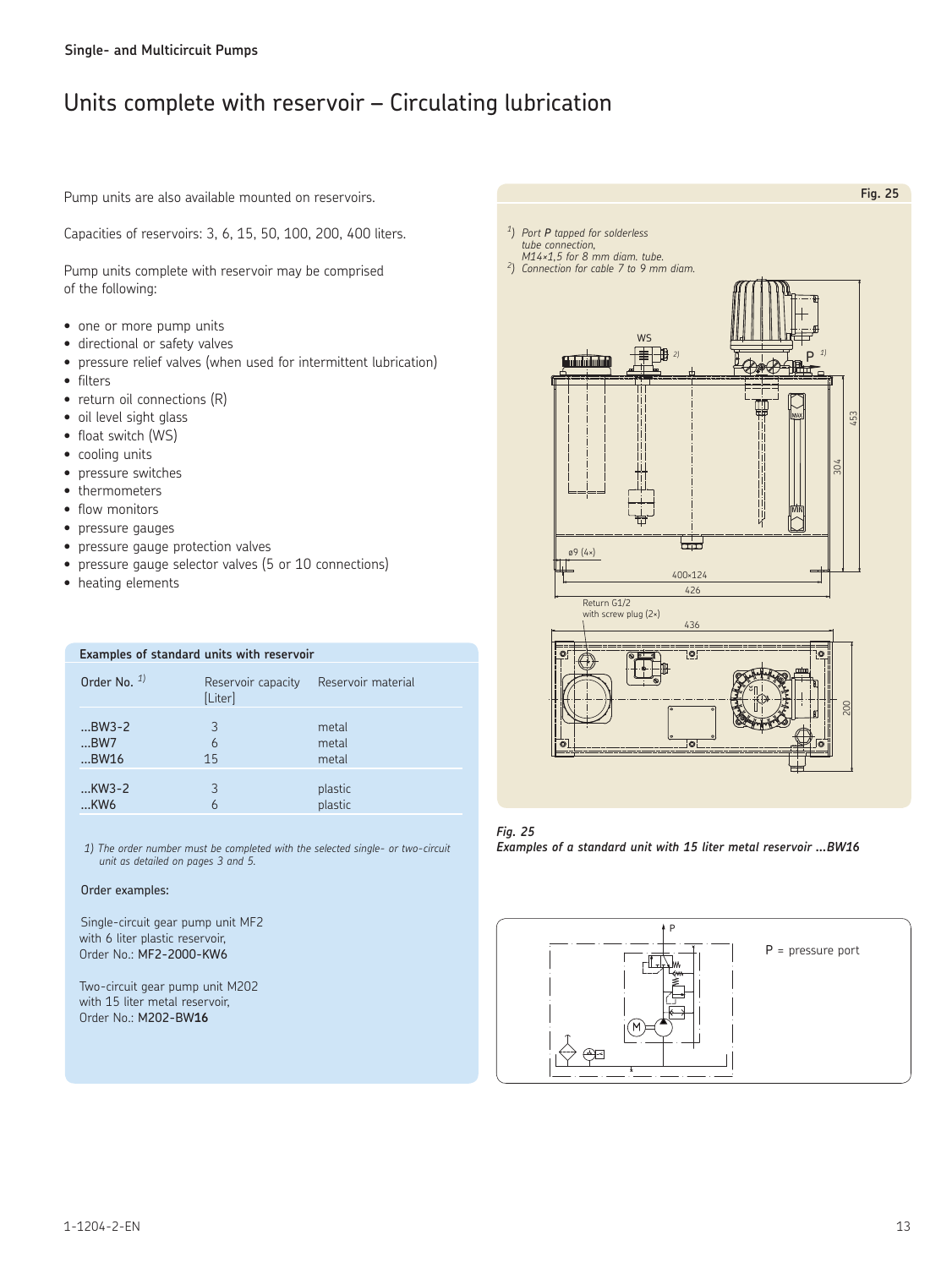### Standard dimensions of reservoirs starting at 30 liters

| <b>Reservoir dimensions</b> [mm] |     |                |                |       |       |                     |     |      |  |
|----------------------------------|-----|----------------|----------------|-------|-------|---------------------|-----|------|--|
| Reservoir<br>capacity            |     | Hight          |                | Width | Depth | Center<br>distances |     | Hole |  |
| [liters]                         | h   | h <sub>2</sub> | h <sub>3</sub> | b1    | d1    | b <sub>2</sub>      | d2  | Ø    |  |
| 30                               |     | 375 245 237    |                | 510   | 320   | 430                 | 240 | 14   |  |
| 50                               | 480 | 310            | 300            | 570   | 350   | 490                 | 270 | 14   |  |
| 100                              | 510 | 340            | 326            | 710   | 500   | 630                 | 420 | 14   |  |
| 200                              | 650 | 480            | 460            | 880   | 590   | 740                 | 460 | 18   |  |
| 400                              | 850 | 650            | 626            | 995   | 711   | 900                 | 620 | 18   |  |

30 and 50 liter reservoirs available, also without legs, for wall-mounting. The complete order number for "completion according to customer's request" (in accordance with the information on page 14) must be specified when the order is placed.

- ➀ = oil filler cap
- ➁ = oil strainer
- $\circledR =$  float switch
- $\circledA$  = gear or gerotor pump unit
- ➅ = oil level indicator
- $\oslash$  = oil drain plug

Reservoir and cover: hammered enamel finish

The complete reservoir units are also available in conformity with the regulations of the automobile industry. DIN and special reservoirs can be provided on request.





#### 3-fold reservoir unit serving as a supply unit for a printing machine

The gerotor pump (delivery rate 9 l/min) is used to supply the gears in a circulating lubrication system and to provide for dissipation of heat at the same time.

The geroto pump (delivery 12.5 l/min) sucks the hot oil off again and feeds it back into the supply unit's reservoir via a cooler. That makes sure that appropriately cooled oil is always available for the gear circuit.

Another MFE5 unit is used to supply the cams with corresponding amounts of oil at specified intervals by way of piston distributors.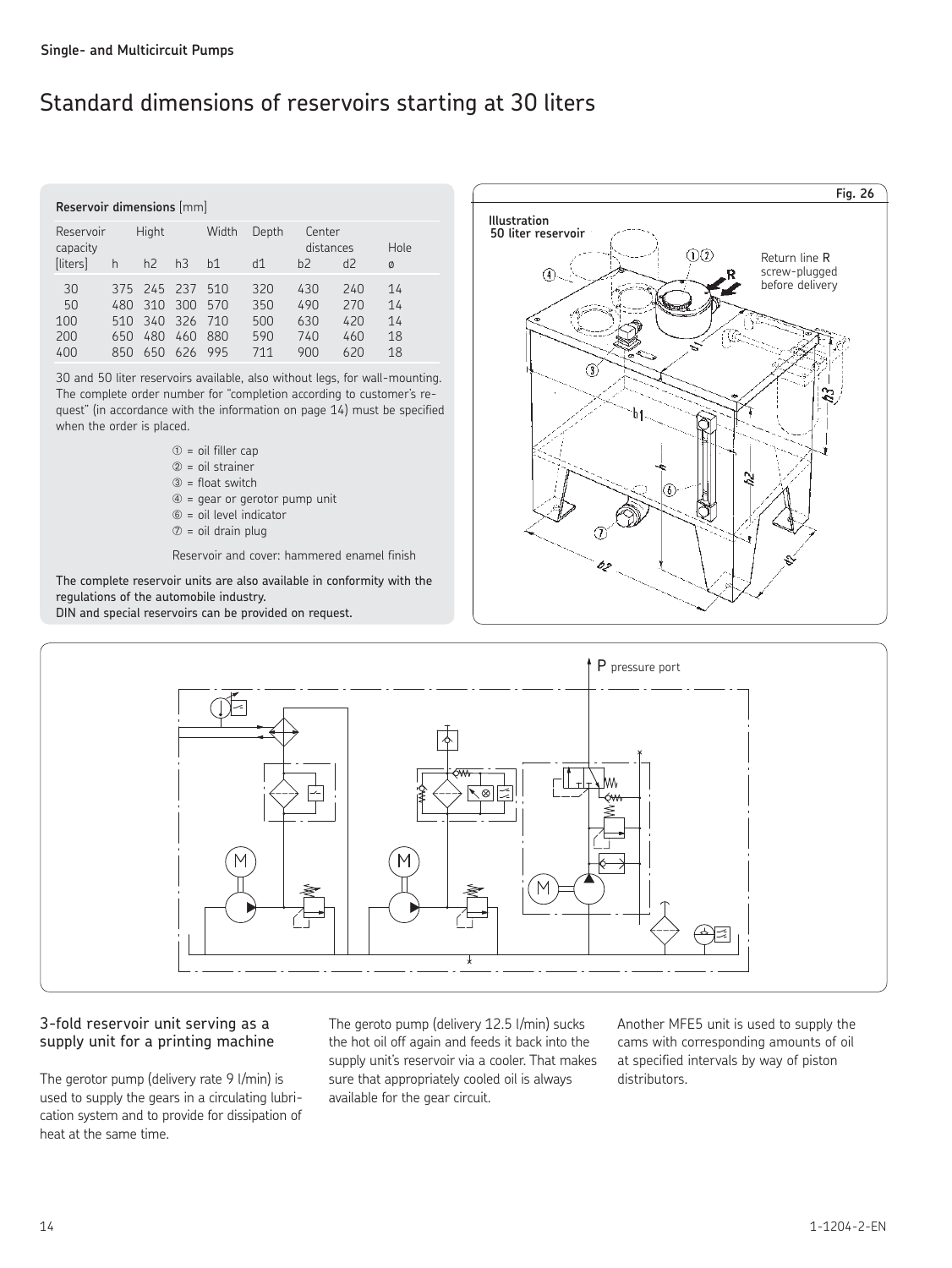**Single- and Multicircuit Pumps**